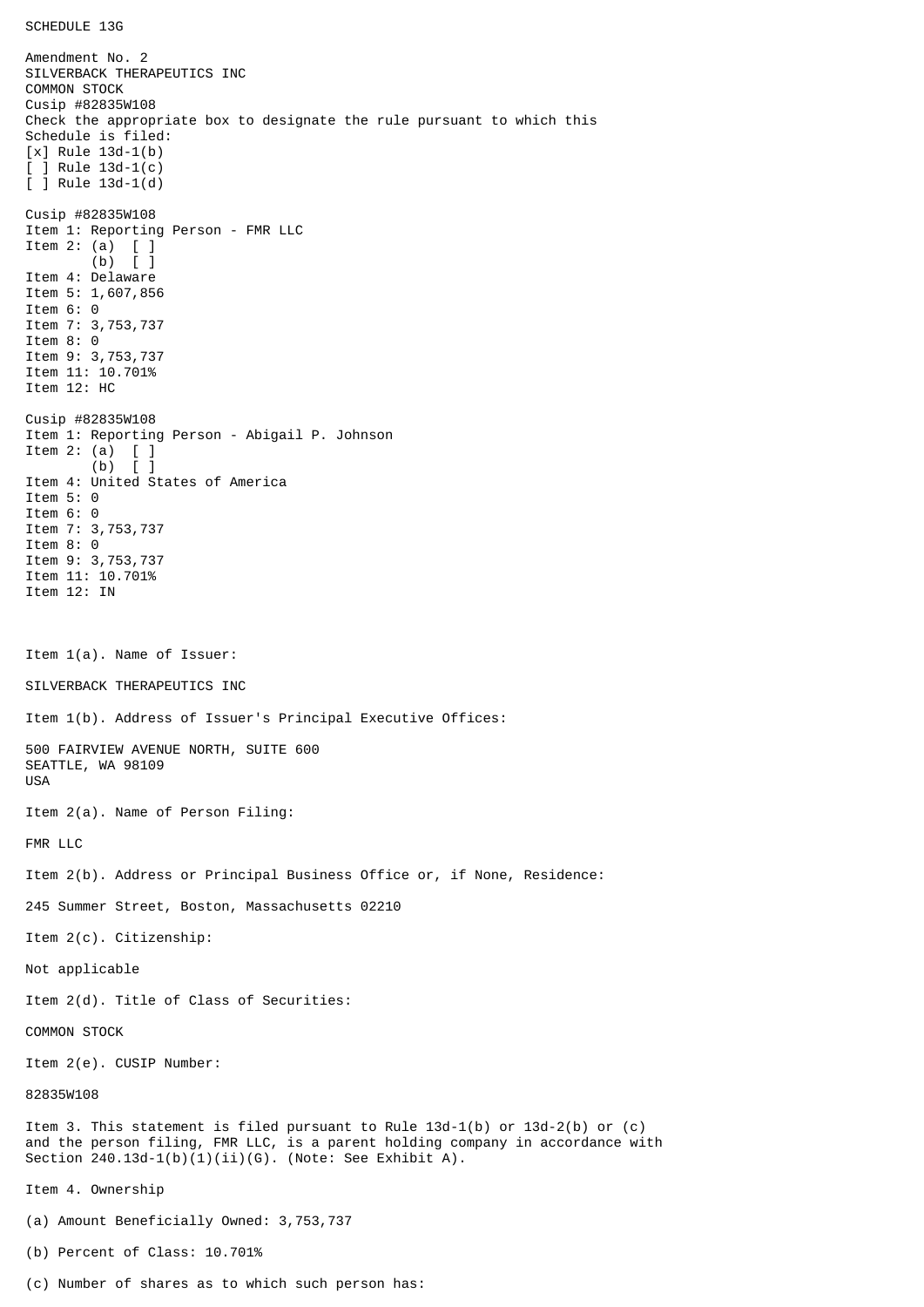- (i) sole power to vote or to direct the vote: 1,607,856
- (ii) shared power to vote or to direct the vote: 0
- (iii) sole power to dispose or to direct the disposition of: 3,753,737
- (iv) shared power to dispose or to direct the disposition of: 0

Item 5. Ownership of Five Percent or Less of a Class.

Not applicable.

Item 6. Ownership of More than Five Percent on Behalf of Another Person.

One or more other persons are known to have the right to receive or the power to direct the receipt of dividends from, or the proceeds from the sale of, the COMMON STOCK of SILVERBACK THERAPEUTICS INC. No one other person's interest in the COMMON STOCK of SILVERBACK THERAPEUTICS INC is more than five percent of the total outstanding COMMON STOCK.

Item 7. Identification and Classification of the Subsidiary Which Acquired the Security Being Reported on By the Parent Holding Company.

See attached Exhibit A.

Item 8. Identification and Classification of Members of the Group.

Not applicable.

Item 9. Notice of Dissolution of Group.

Not applicable.

Item 10. Certifications.

By signing below I certify that, to the best of my knowledge and belief, the securities referred to above were acquired and are held in the ordinary course of business and were not acquired and are not held for the purpose of or with the effect of changing or influencing the control of the issuer of the securities and were not acquired and are not held in connection with or as a participant in any transaction having that purpose or effect.

Signature

After reasonable inquiry and to the best of my knowledge and belief, I certify that the information set forth in this statement is true, complete and correct.

February 8, 2022 Date

/s/ Kevin M. Meagher Signature

Kevin M. Meagher Duly authorized under Power of Attorney effective as of September 28, 2018, by and on behalf of FMR LLC and its direct and indirect subsidiaries\*

\* This power of attorney is incorporated herein by reference to Exhibit 24 to the Schedule 13G filed by FMR LLC on October 9, 2018, accession number: 0000315066-18-002414.

Exhibit A

Pursuant to the instructions in Item 7 of Schedule 13G, the following table lists the identity and Item 3 classification, if applicable, of each relevant entity that beneficially owns shares of the security class being reported on this Schedule 13G.

Entity ITEM 3 Classification

Fidelity Management & Research Company LLC \* IA Fidelity Management Trust Company BK Strategic Advisers LLC IA